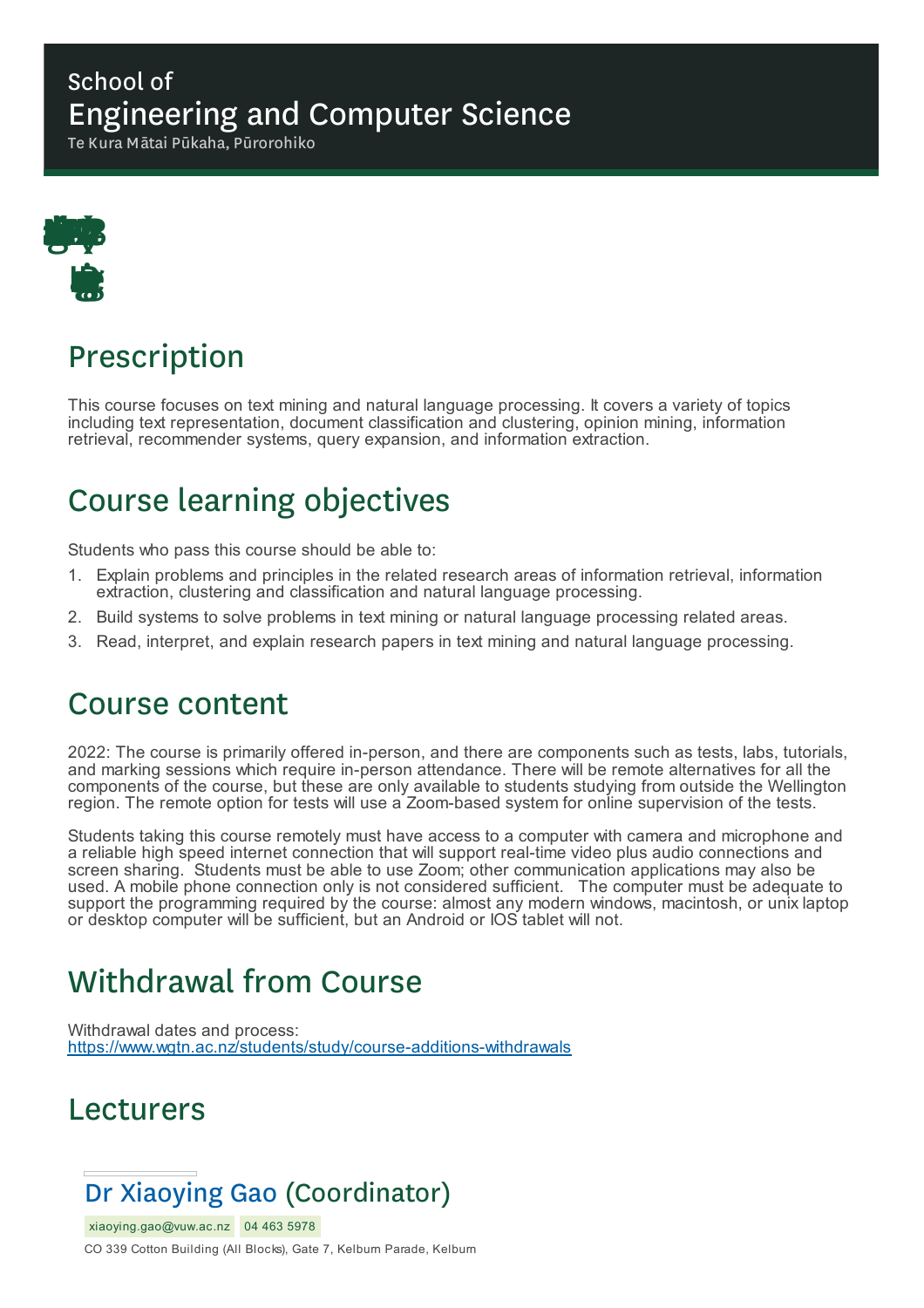## Teaching Format

This course will be offered in-person and online. For students in Wellington, there will be a combination of in-person components and web/internet based resources. It will also be possible to take the course entirely online for those who cannot attend on campus, with all the components provided in-person also made available online.

There are two lectures per week plus associate assignments and projects.

# Student feedback

Student feedback on University courses may be found at: www.cad.vuw.ac.nz/feedback/feedback\_display.php

## Dates (trimester, teaching & break dates)

- Teaching: 28 February 2022 03 June 2022
- Break: 11 April 2022 24 April 2022  $\blacksquare$
- Study period: 06 June 2022 09 June 2022  $\blacksquare$
- Exam period: 10 June 2022 25 June 2022

### Class Times and Room Numbers

#### **28 February 2022 - 10 April 2022**

- **Monday** 09:00 09:50 LT105, Alan MacDiarmid Building, Kelburn
- **Wednesday** 09:00 09:50 LT105, Alan MacDiarmid Building, Kelburn  $\blacksquare$
- **25 April 2022 - 05 June 2022**
- **Monday** 09:00 09:50 LT105, Alan MacDiarmid Building, Kelburn
- **Wednesday** 09:00 09:50 LT105, Alan MacDiarmid Building, Kelburn

### Set Texts and Recommended Readings

#### Required

There are no required texts for this offering.

### Mandatory Course Requirements

There are no mandatory course requirements for this course.

*If you believe that exceptional circumstances may prevent you from meeting the mandatory course requirements, contact the Course Coordinator for advice as soon as possible.*

### Assessment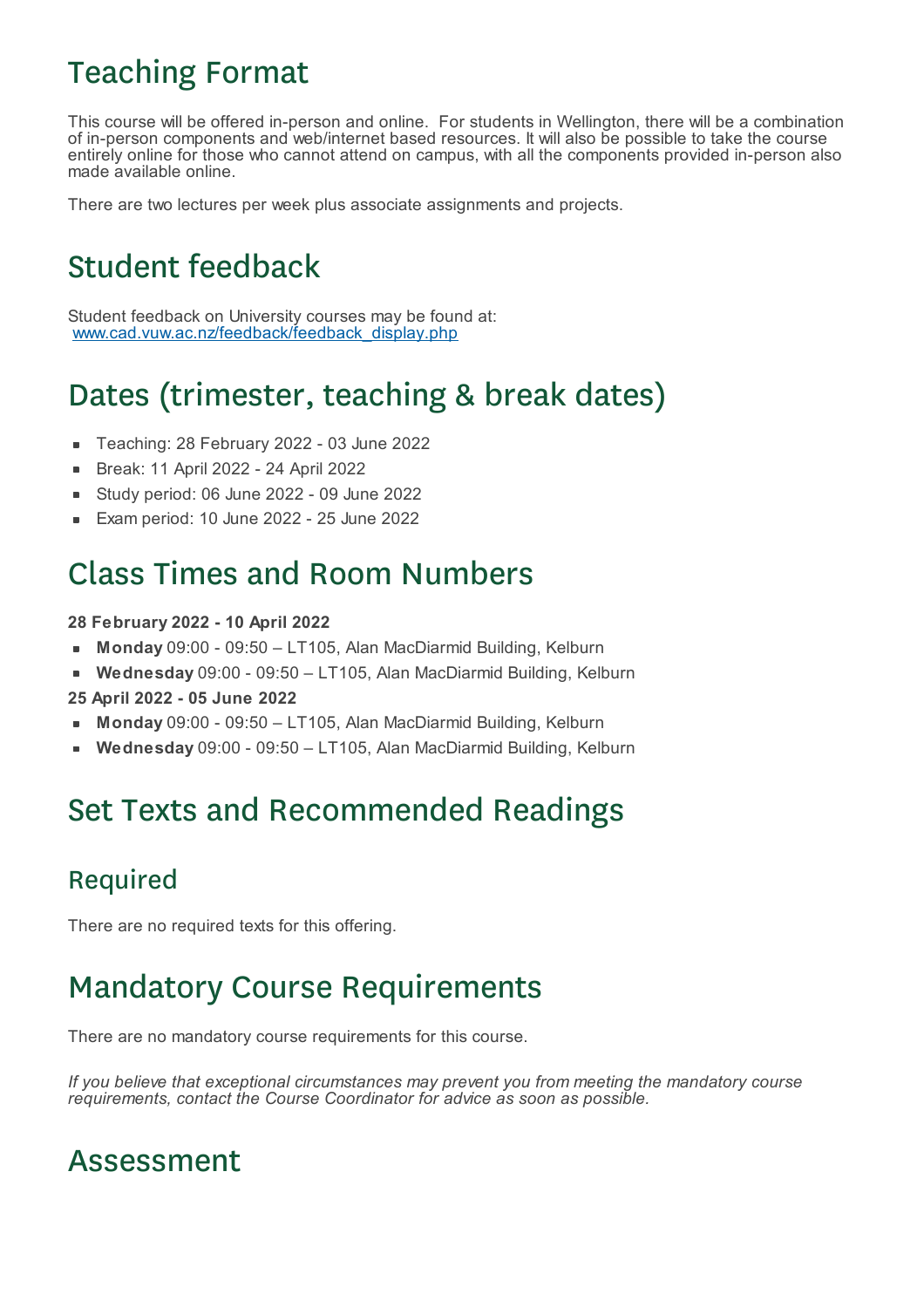| Assessment Item                                                                 | Due Date or<br><b>Test Date</b> | CLO(s)        | <b>Percentage</b> |
|---------------------------------------------------------------------------------|---------------------------------|---------------|-------------------|
| Oral presentation (10 mins, 15 hours to prepare)                                | <b>TBC</b>                      | CLO:<br>1,3   | <b>20%</b>        |
| Peer review of oral presentations and project demos                             | <b>TBC</b>                      | CLO:<br>1,3   | 5%                |
| Paper review (one page) (15 hours)                                              | <b>TBC</b>                      | CLO: 3        | 15%               |
| Project (baseline code, full code, demonstration, 2-<br>page report) (40 hours) | <b>TBC</b>                      | CLO: 2        | 35%               |
| Test                                                                            | <b>TBC</b>                      | CLO:<br>1,2,3 | 25%               |

#### Penalties

**Any assignment submitted after the deadline will be penalised by 20%per day of the full assignment marks. Individual extensions will only be granted in exceptional personal circumstances. We have a late days policy to cover minor problems.**

LATE DAYS POLICY: Each student will have three "late days" which you may choose to use for any assignment or assignments during the course. There will be no penalty applied for these late days. You do not need to apply for these, instead any late days you have left will be automatically applied to assignments that you submit late.

### Extensions

Individual extensions will only be granted in exceptional personal circumstances, and should be negotiated with the course coordinator before the deadline whenever possible. Documentation (eg, medical certificate) may be required.

#### Submission & Return

All work is submitted through the ECS submission system, accessible through the course web pages. Marks and comments will be returned using our online assessment system.

# **Workload**

In order to maintain satisfactory progress in AIML 428, you should plan to spend an average of 10 hours per week on this paper. A plausible and approximate breakdown for these hours would be:

- Lectures: 2
- Readings: 3
- Assignments: 5

# Teaching Plan

See: https://ecs.wgtn.ac.nz/Courses/AIML428\_2022T1/

# Communication of Additional Information